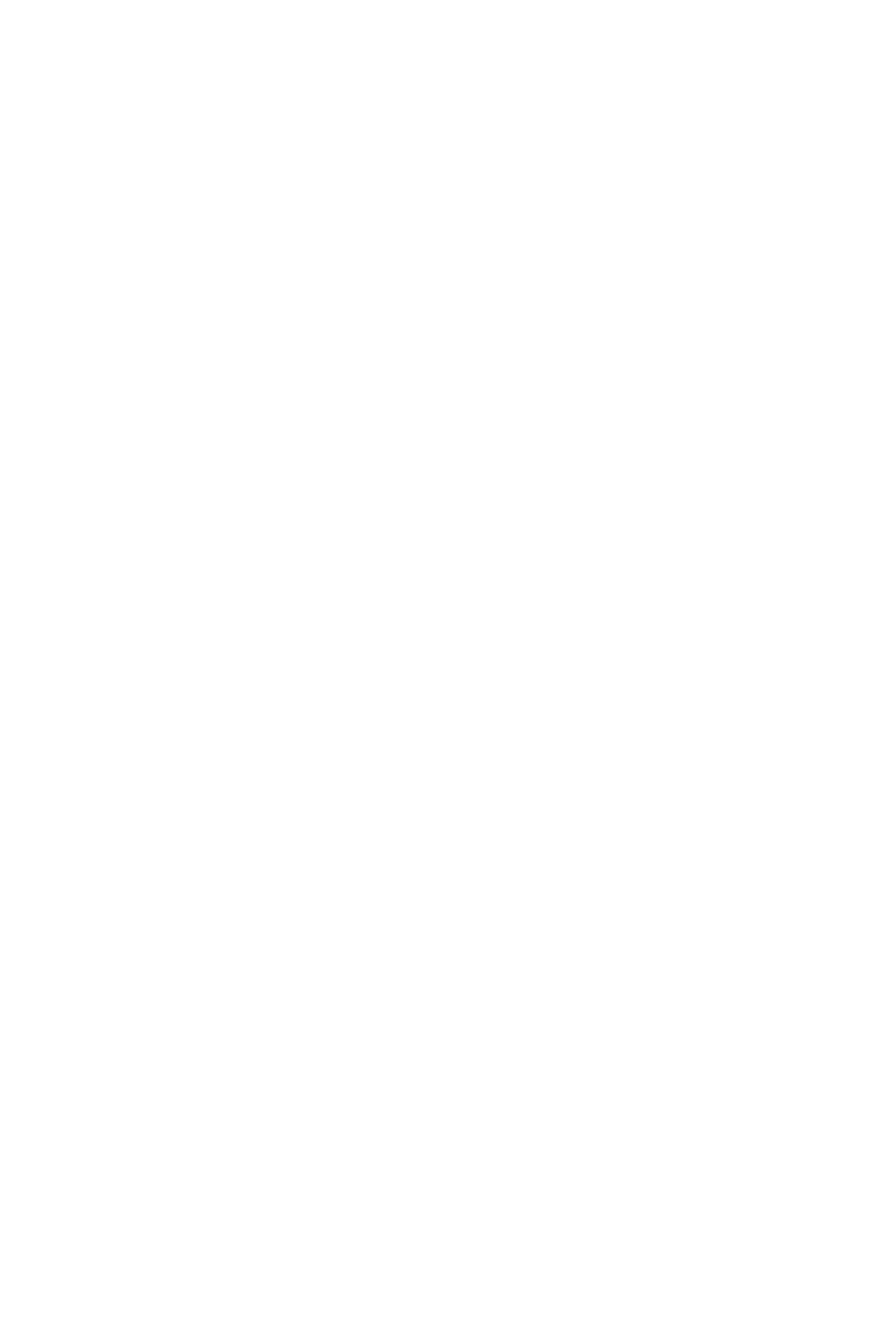# THE STATE OF INDUSTRIAL R&D IN CANADA

**The Expert Panel on the State of Industrial R&D in Canada**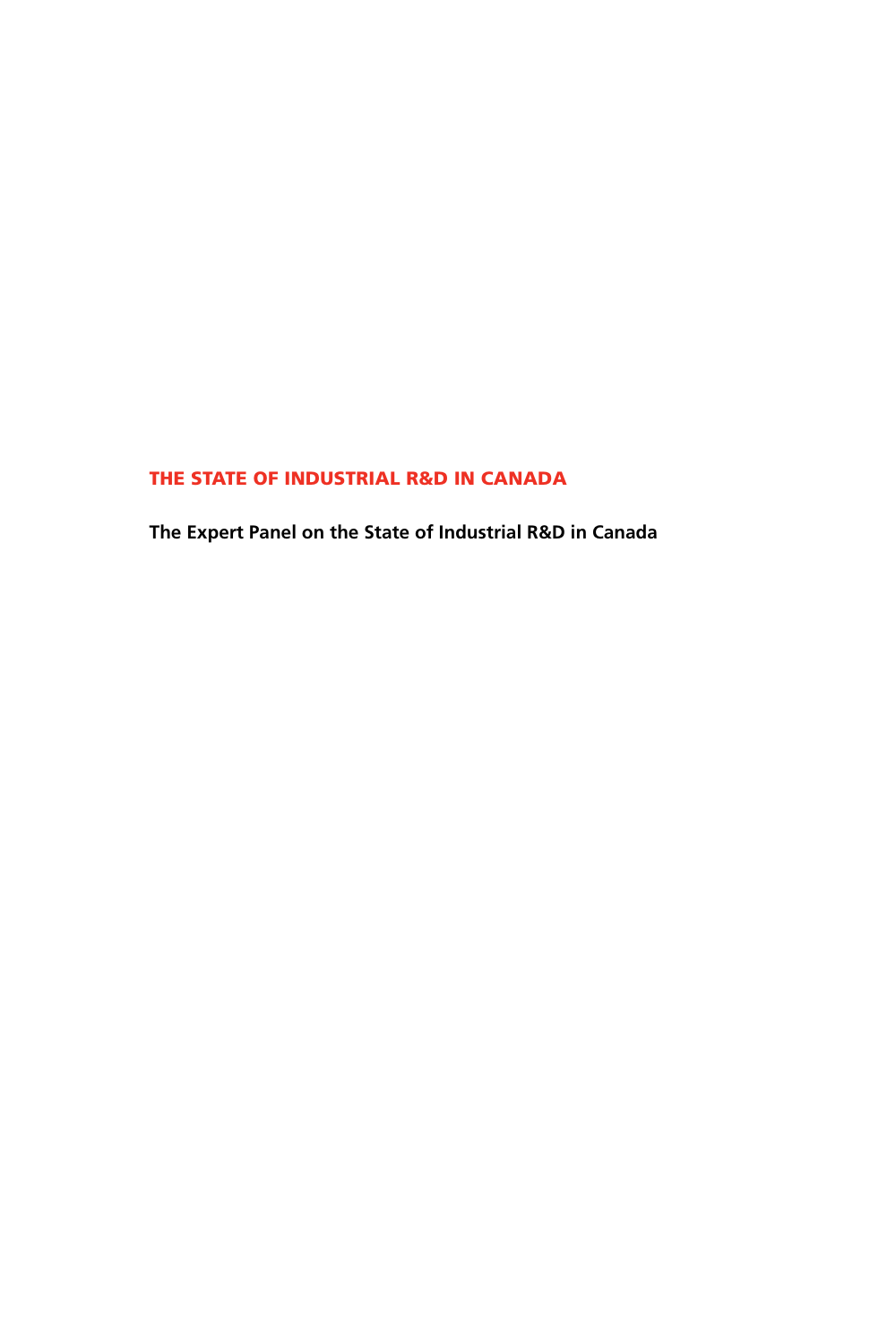# THE COUNCIL OF CANADIAN ACADEMIES 180 Elgin Street, Suite 1401, Ottawa, ON, Canada K2P 2K3

**Notice:** The project that is the subject of this report was undertaken with the approval of the Board of Governors of the Council of Canadian Academies. Board members are drawn from the Royal Society of Canada (RSC), the Canadian Academy of Engineering (CAE), and the Canadian Academy of Health Sciences (CAHS), as well as from the general public. The members of the expert panel responsible for the report were selected by the Council for their special competencies and with regard for appropriate balance.

This report was prepared for the Government of Canada in response to a request from the Minister of Industry. Any opinions, findings, or conclusions expressed in this publication are those of the authors, the Expert Panel on the State of Industrial R&D in Canada, and do not necessarily represent the views of their organizations of affiliation or employment.

#### **Library and Archives Canada Cataloguing in Publication**

The state of industrial R&D in Canada / The Expert Panel on the State of Industrial R&D in Canada.

Issued also in French under title: L'état de la R-D industrielle au Canada.

Includes bibliographical references.

Issued in print and electronic formats.

ISBN 978-1-926558-59-2 (bound).--ISBN 978-1-926558-60-8 (pdf)

- 1. Research, Industrial–Canada. 2. Technological innovations–Canada.
- I. Council of Canadian Academies. Expert Panel on the State of Industrial R&D in Canada, author II. Title: State of industrial research and development in Canada.

T177.C2S73 2013 607'.271 C2013-904302-0

This report should be cited as:

Council of Canadian Academies, 2013. *The State of Industrial R&D in Canada*. Ottawa, ON: The Expert Panel on Industrial R&D in Canada, Council of Canadian Academies.

**Disclaimer:** The internet data and information referenced in this report were correct, to the best of the Council's knowledge, at the time of publication. Due to the dynamic nature of the internet, resources that are free and publicly available may subsequently require a fee or restrict access, and the location of items may change as menus and webpages are reorganized.

© 2013 Council of Canadian Academies

Printed in Ottawa, Canada



**Council of Canadian Academies** Conseil des académies canadiennes



This assessment was made possible with the support of the Government of Canada.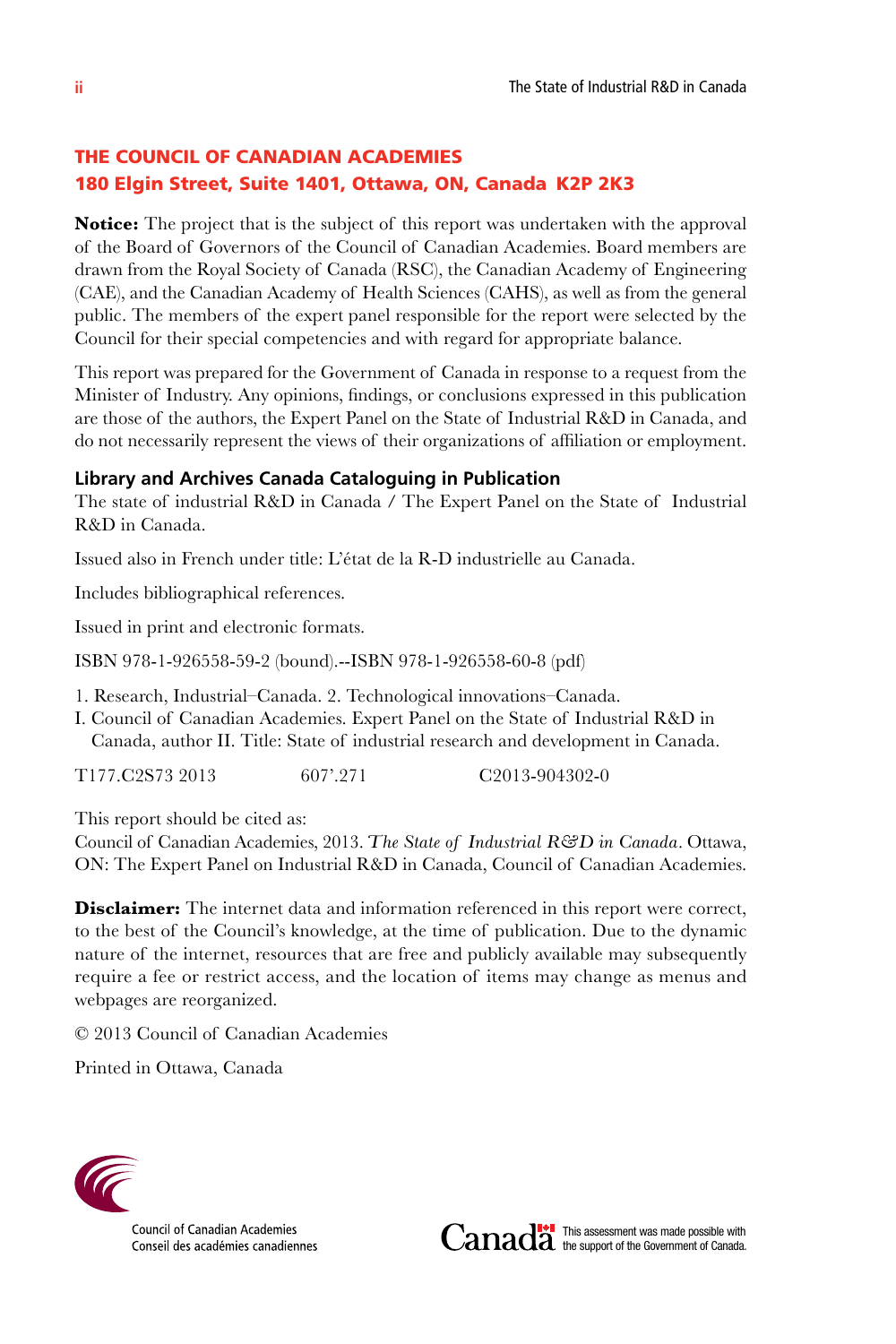# The Council of Canadian Academies

*Science Advice in the Public Interest*

The Council of Canadian Academies (the Council) is an independent, not-forprofit corporation that supports independent, science-based, expert assessments to inform public policy development in Canada. Led by a 12-member Board of Governors and advised by a 16-member Scientific Advisory Committee, the Council's work encompasses a broad definition of "science," incorporating the natural, social, and health sciences as well as engineering and the humanities.

Council assessments are conducted by independent, multidisciplinary panels of experts from across Canada and abroad. Assessments strive to identify emerging issues, gaps in knowledge, Canadian strengths, and international trends and practices. Upon completion, assessments provide government decision-makers, academia, and stakeholders with high-quality information required to develop informed and innovative public policy.

All Council assessments undergo a formal report review and are published and made available to the public free of charge in English and French. Assessments can be referred to the Council by foundations, non-governmental organizations, the private sector, or any level of government.

The Council is also supported by its three founding Member Academies:

**The Royal Society of Canada (RSC)** is the senior national body of distinguished Canadian scholars, artists, and scientists. The primary objective of the RSC is to promote learning and research in the arts and sciences. The RSC consists of nearly 2,000 Fellows — men and women who are selected by their peers for outstanding contributions to the natural and social sciences, the arts, and the humanities. The RSC exists to recognize academic excellence, to advise governments and organizations, and to promote Canadian culture.

**The Canadian Academy of Engineering (CAE)** is the national institution through which Canada's most distinguished and experienced engineers provide strategic advice on matters of critical importance to Canada. The Academy is an independent, self-governing, and non-profit organization established in 1987. Fellows of the Academy are nominated and elected by their peers in recognition of their distinguished achievements and career-long service to the engineering profession. Fellows of the Academy, who number approximately 600, are committed to ensuring that Canada's engineering expertise is applied to the benefit of all Canadians.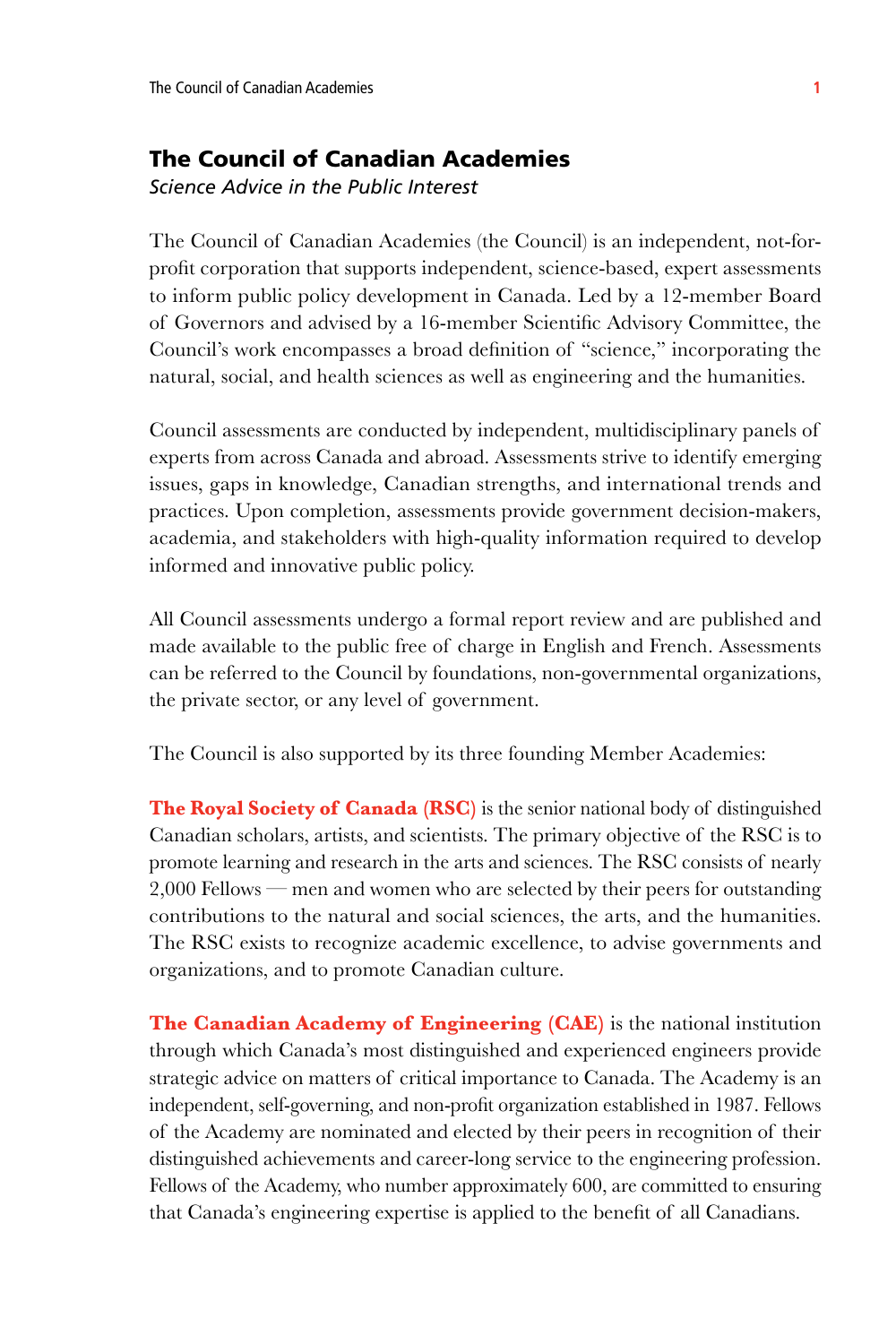**The Canadian Academy of Health Sciences (CAHS)** recognizes individuals of great achievement in the academic health sciences in Canada. Founded in 2004, CAHS has approximately 400 Fellows and appoints new Fellows on an annual basis. The organization is managed by a voluntary Board of Directors and a Board Executive. The main function of CAHS is to provide timely, informed, and unbiased assessments of urgent issues affecting the health of Canadians. The Academy also monitors global health-related events to enhance Canada's state of readiness for the future, and provides a Canadian voice for health sciences internationally. CAHS provides a collective, authoritative, multidisciplinary voice on behalf of the health sciences community.

www.scienceadvice.ca @scienceadvice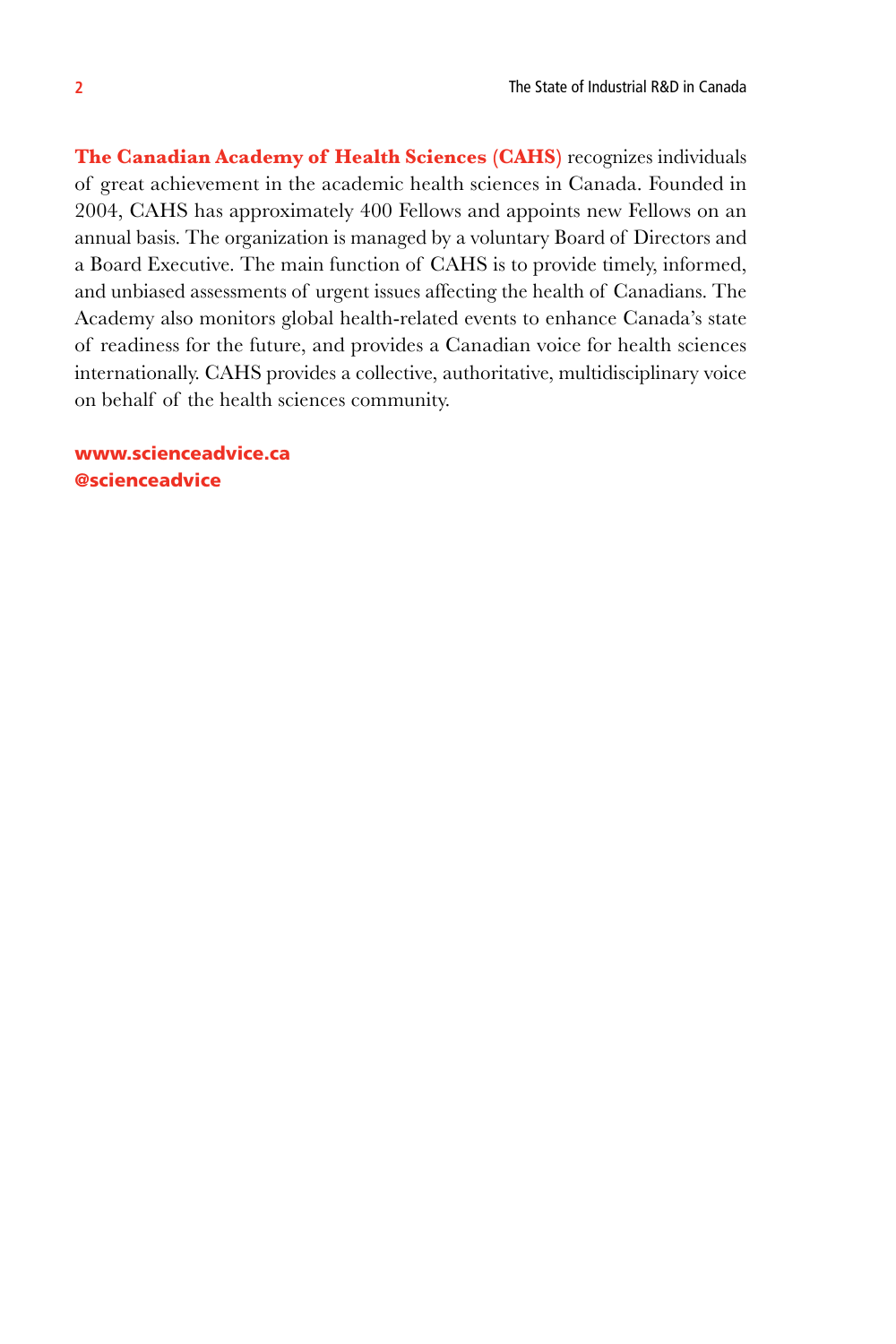#### Expert Panel on the State of Industrial R&D in Canada

**Kathleen E. Sendall, C.M., FCAE (Chair),** Director, CGG Veritas (Paris, France); Director of Enmax Corporation (Calgary, AB); Vice Chair, Alberta Innovates – Energy and Environment Solutions (Calgary, AB); Trustee, Ernest C. Manning Awards Foundation and Member of the Government of Canada Sustainable Development Advisory Council (SDAC) and the Advisory Council for Promoting Women on Boards.

**Marcel Boyer, FRSC,** Professor Emeritus, Department of Economics, Université de Montréal (Montréal, QC); Fellow of the C.D. Howe Institute (Toronto, ON); Associate Member of the Toulouse School of Economics (Toulouse, France); and Fellow of CIRANO, the Centre for Interuniversity Research and Analysis on Organizations (Montréal, QC)

**Kelly Cantwell,** Senior Director, Corporate Strategy and Planning, Emera Inc. (Halifax, NS)

**Eric L. Cook,** Executive Director & CEO, New Brunswick Research and Productivity Council (RPC) (Fredericton, NB)

**Lisa Crossley,** CEO, VitalHub Corporation (Toronto, ON)

**Sean Donnelly,** Vice President, Technology and Continuous Improvement, ArcelorMittal Dofasco (Hamilton, ON)

**R.J. (Bob) Fessenden,** Fellow of the Institute for Public Economics, University of Alberta (Edmonton, AB)

**Camille Gagnon,** President, Innovitech Inc. (Montréal, QC)

**Claude Lajeunesse, FCAE,** Former President and Chief Executive Officer, Aerospace Industries Association of Canada (AIAC) (Ottawa, ON)

**Hadi Mahabadi, O.C., FCAE,** President, CanWin Consulting Inc.; Retired Vice President and Director, Xerox Research Centre of Canada (Mississauga, ON)

**Pierre Mohnen,** Professor, Maastricht University (The Netherlands)

**Ian de la Roche,** Adjunct Professor, University of British Columbia (Vancouver, BC)

**Harvey P. Weingarten,** President & CEO, Higher Education Quality Council of Ontario (Toronto, ON)

**Rosemary Zigrossi,** Director, Promontory Financial Group (Toronto, ON)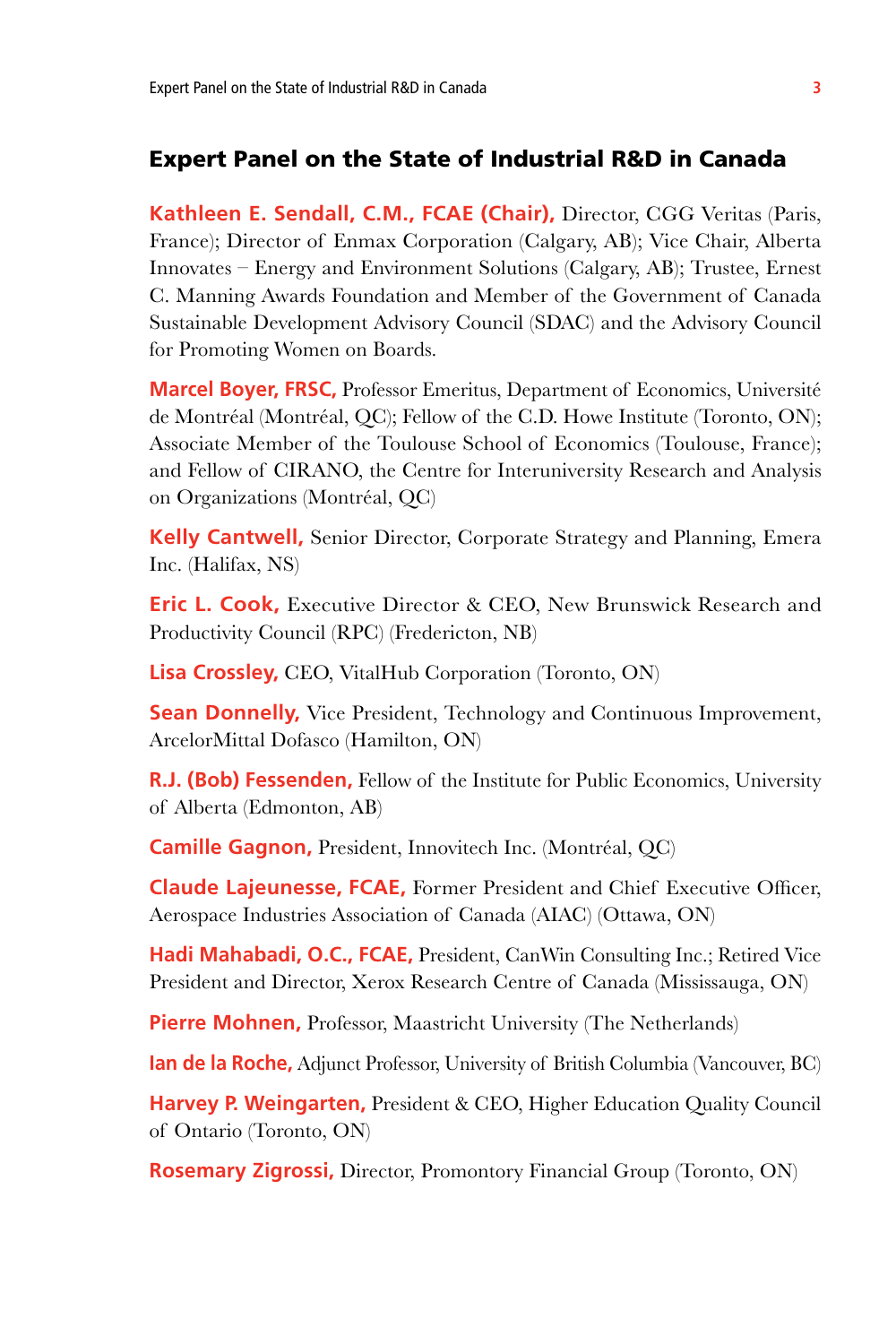# Message from the Chair

Over the past several decades, both employment and economic growth in Canada have been strong. In fact, Canadians enjoy one of the highest standards of living in the world. Our post-secondary education sector is world leading, both in terms of scientific contributions and well-trained graduates. However, just below the surface of this economic and social prosperity lie some troubling trends. Canadian GDP per capita remains roughly only 80 per cent of the U.S. level, Canadian labour productivity growth lags behind that of the United States and many other countries, and Canadian innovation is generally deemed sub-par.

Since industrial research and development (IR&D) is an important contributor to the innovation process, it is not surprising that it has been a source of perennial concern for Canadian policy-makers. This concern led to the formation of the Expert Panel on the State of Industrial R&D in Canada. The Panel examined the best available data and academic literature to assess the state of IR&D in Canada. Over many deliberations, the Panel struggled both with data limitations and the challenge of understanding the complex relationships between IR&D and other indicators of academic research, innovation, productivity, and standard of living. It is here where I think the Panel's work is most important and interesting, yet also the most incomplete. We have identified key areas for further study, which we hope will be taken up by others. While this assessment has been challenging, I am confident the final report clearly assesses the state of IR&D in Canada, and will serve as an important baseline for evaluations and decisions going forward.

On behalf of my colleagues on the Expert Panel, I would like to thank the reviewers who took the time to critique this report to ensure it was balanced and evidence-based, featuring useful analysis for its Sponsor.

Finally, the Panel and I could not have produced a report of this calibre without the assistance and intellectual contributions of Council staff under the expert guidance of its President, Elizabeth Dowdeswell.

Kolendall

**Kathleen Sendall, C.M., FCAE** Chair, Expert Panel on the State of Industrial R&D in Canada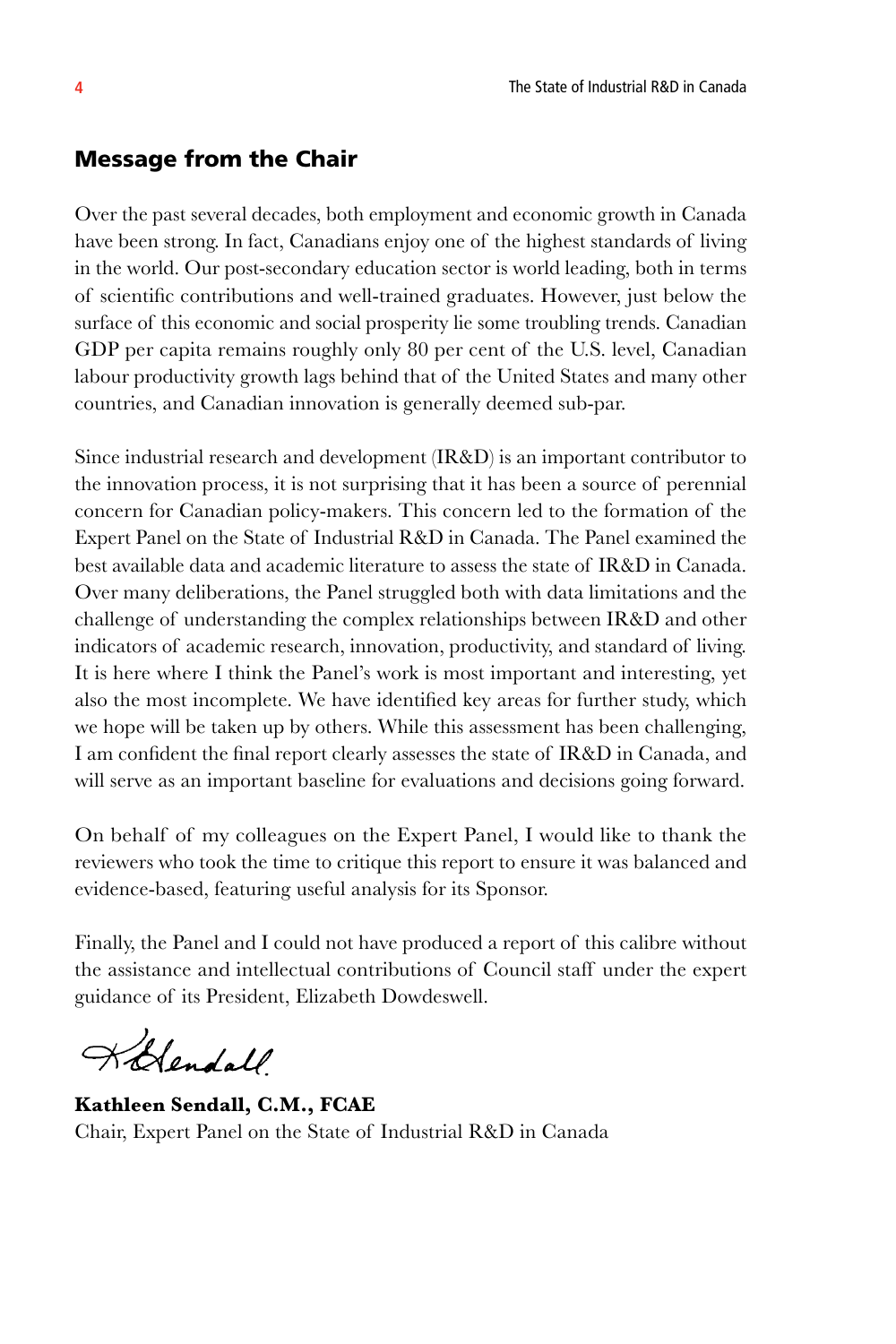# Acknowledgements

Over the course of its deliberations, the Panel sought assistance from many individuals and organizations that provided valuable evidence and information for consideration. Special thanks go to the following: Ian Currie, consultant and researcher; Greg Peterson, Louise Earl, and Ziad Ghanem of Statistics Canada; Eric Archambault, Grégoire Côté, and colleagues at Science-Metrix; Janice C. Simpson of Redoaks Management Consulting Inc.; Peter Jarrett and Alexandra Bibbee of the OECD; and Professor Bev Dahlby of the University of Alberta.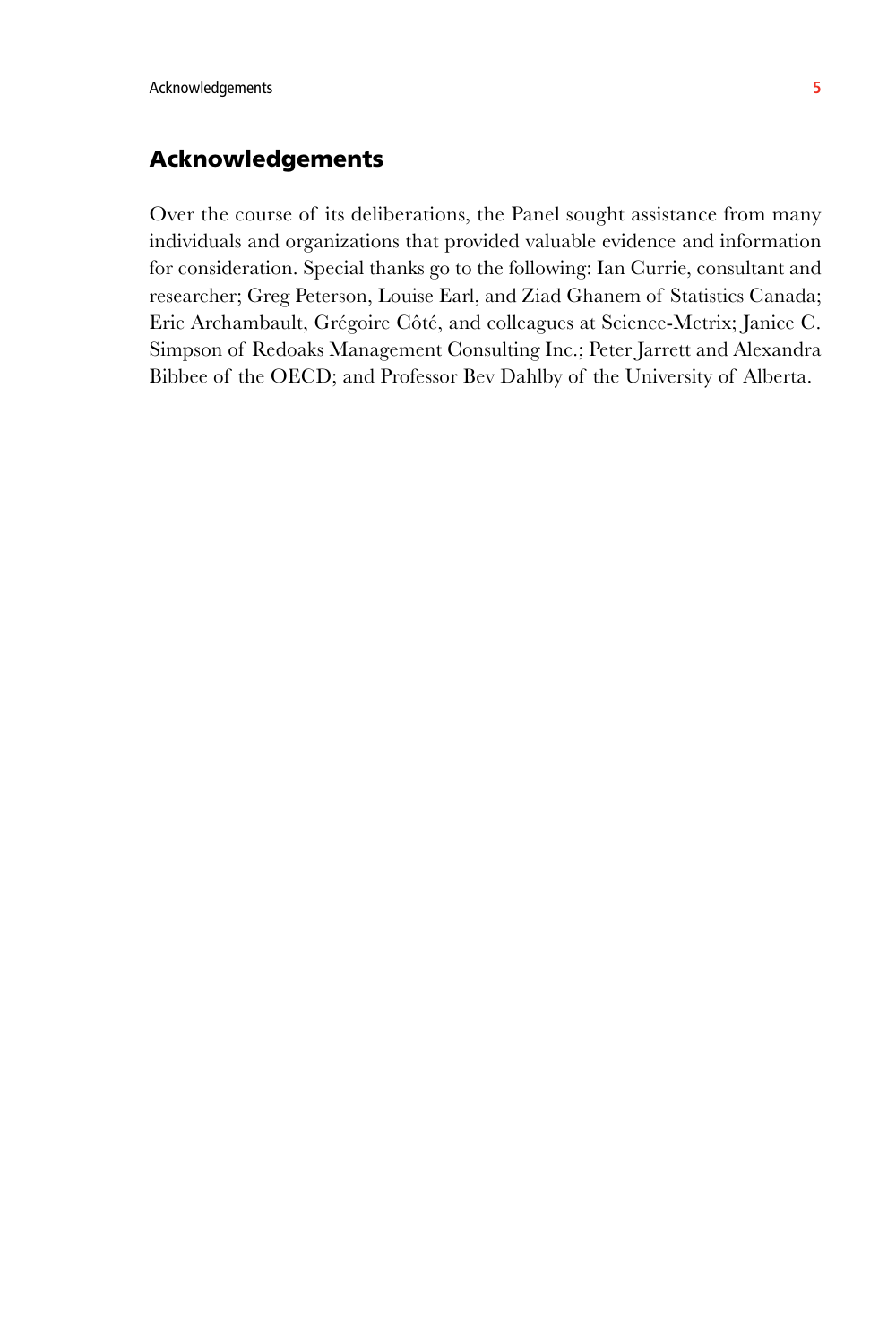# Project Staff of the Council of Canadian Academies

| Assessment Team:      | Janet Bax, Program Director                    |
|-----------------------|------------------------------------------------|
|                       | Aled ab Iorwerth, Research Associate           |
|                       | R. Dane Berry, Research Associate              |
|                       | Joe Rowsell, Research Associate                |
|                       | Andrea Hopkins, Program Coordinator            |
|                       | James Capotosto, Intern                        |
| With assistance from: | Eleanor Fast, Program Director                 |
|                       | Ian Currie, Consultant                         |
|                       | Clare Walker, Editor                           |
|                       | Benoît Thouin, Translator, En-Fr,              |
|                       | TETRACOMM Inc.                                 |
|                       | Mary-Christine Thouin, Editor, French,         |
|                       | TETRACOMM Inc.                                 |
|                       | Accurate Design & Communication, Report Design |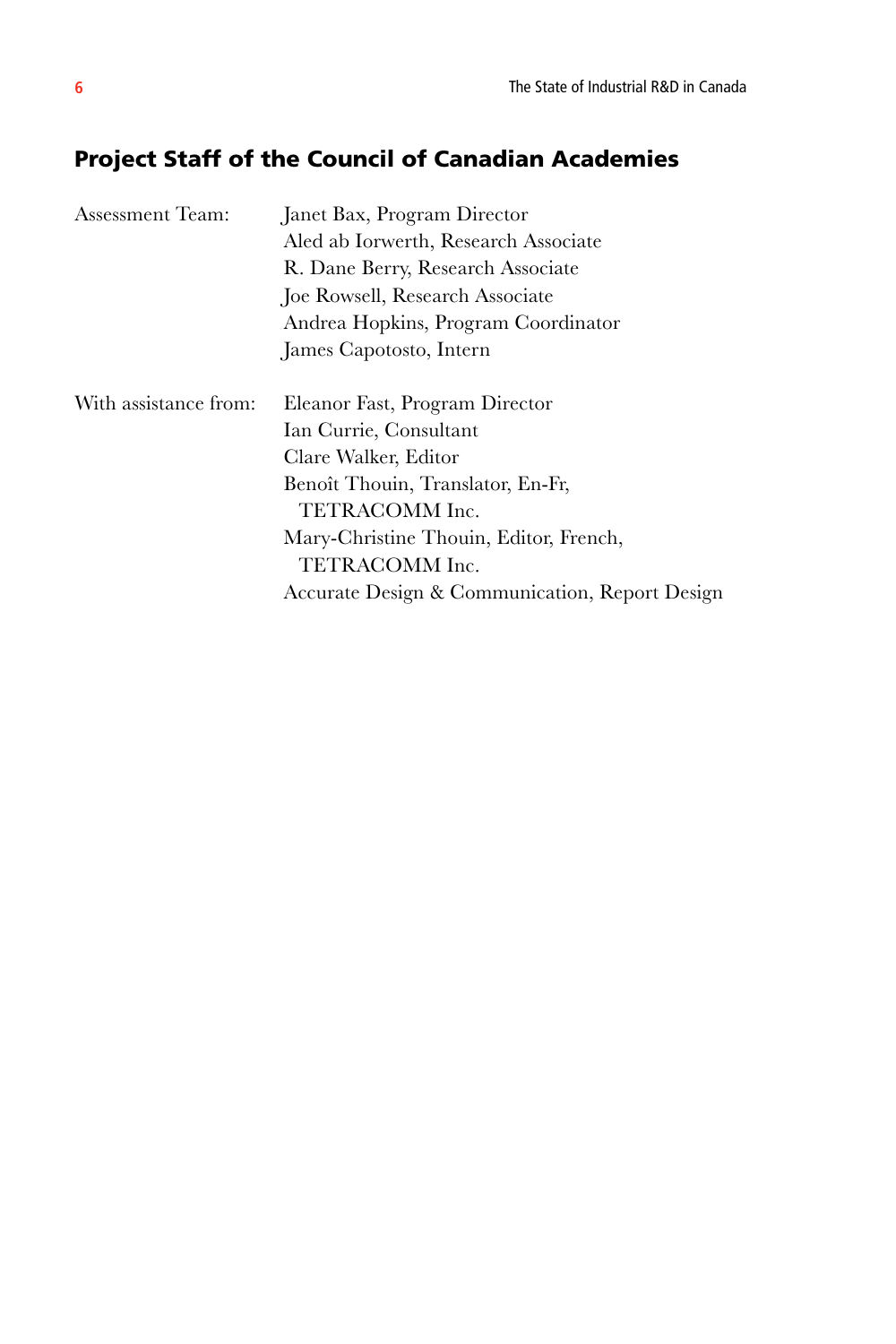#### Report Review

This report was reviewed in draft form by the individuals listed below — a group of reviewers selected by the Council of Canadian Academies for their diverse perspectives, areas of expertise, and broad representation of academic, industrial, policy, and non-governmental organizations.

The reviewers assessed the objectivity and quality of the report. Their submissions — which will remain confidential — were considered in full by the Panel, and many of their suggestions were incorporated into the report. They were not asked to endorse the conclusions, nor did they see the final draft of the report before its release. Responsibility for the final content of this report rests entirely with the authoring Panel and the Council.

The Council wishes to thank the following individuals for their review of this report:

**Brian Barge,** President & CEO, The Evidence Network (Waterloo, ON)

**Paul Clark,** President, VisionGain Consulting Inc. (Calgary, AB)

**A.E. (Ted) Dixon,** Vice President, Science & Technology, Founder and Director, Huron Technologies International Inc.; Professor Emeritus, Department of Physics, University of Waterloo (Waterloo, ON)

**Fred Gault, Professorial Fellow, UNU-MERIT (Maastricht, The Netherlands);** Professor Extraordinaire, Tshwane University of Technology (Pretoria, South Africa)

**Avi Goldfarb,** Professor, University of Toronto (Toronto, ON)

**Vladimir Lopez-Bassols,** Administrator, Organisation for Economic Co-operation & Development (OECD) (Paris, France)

**Peter Nicholson, C.M., Founding President, Council of Canadian Academies** (Retired) (Ottawa, ON)

**Lynn Mytelka,** Professorial Fellow, UNU-MERIT (Maastricht, The Netherlands); Distinguished Research Professor, Carleton University (Ottawa, ON)

**Nobina Robinson,** Chief Executive Officer, Polytechnics Canada (Ottawa, ON)

**Judith Wolfson,** Vice President, University Relations, University of Toronto (Toronto, ON)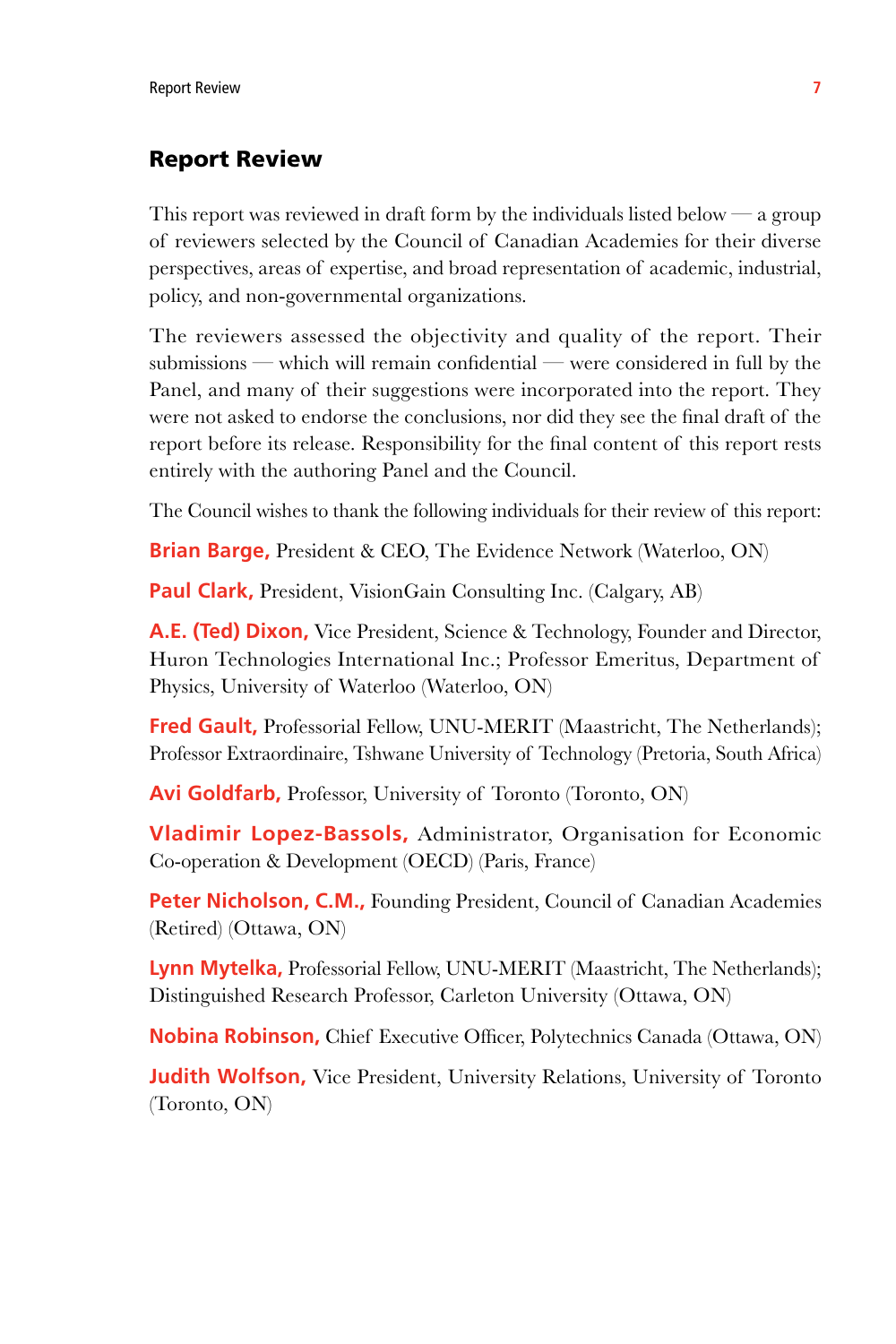The report review procedure was monitored on behalf of the Council's Board of Governors and Scientific Advisory Committee by **Dr. Tom Brzustowski, O.C., FRSC, FCAE,** Chair of the Board of the Institute of Quantum Computing at the University of Waterloo. The role of the report review monitor is to ensure that the panel gives full and fair consideration to the submissions of the report reviewers. The Board of the Council authorizes public release of an expert panel report only after the report review monitor confirms that the Council's report review requirements have been satisfied. The Council thanks Dr. Brzustowski for his diligent contribution as review monitor.

Chowdeswell

**Elizabeth Dowdeswell, O.C.,** President and CEO Council of Canadian Academies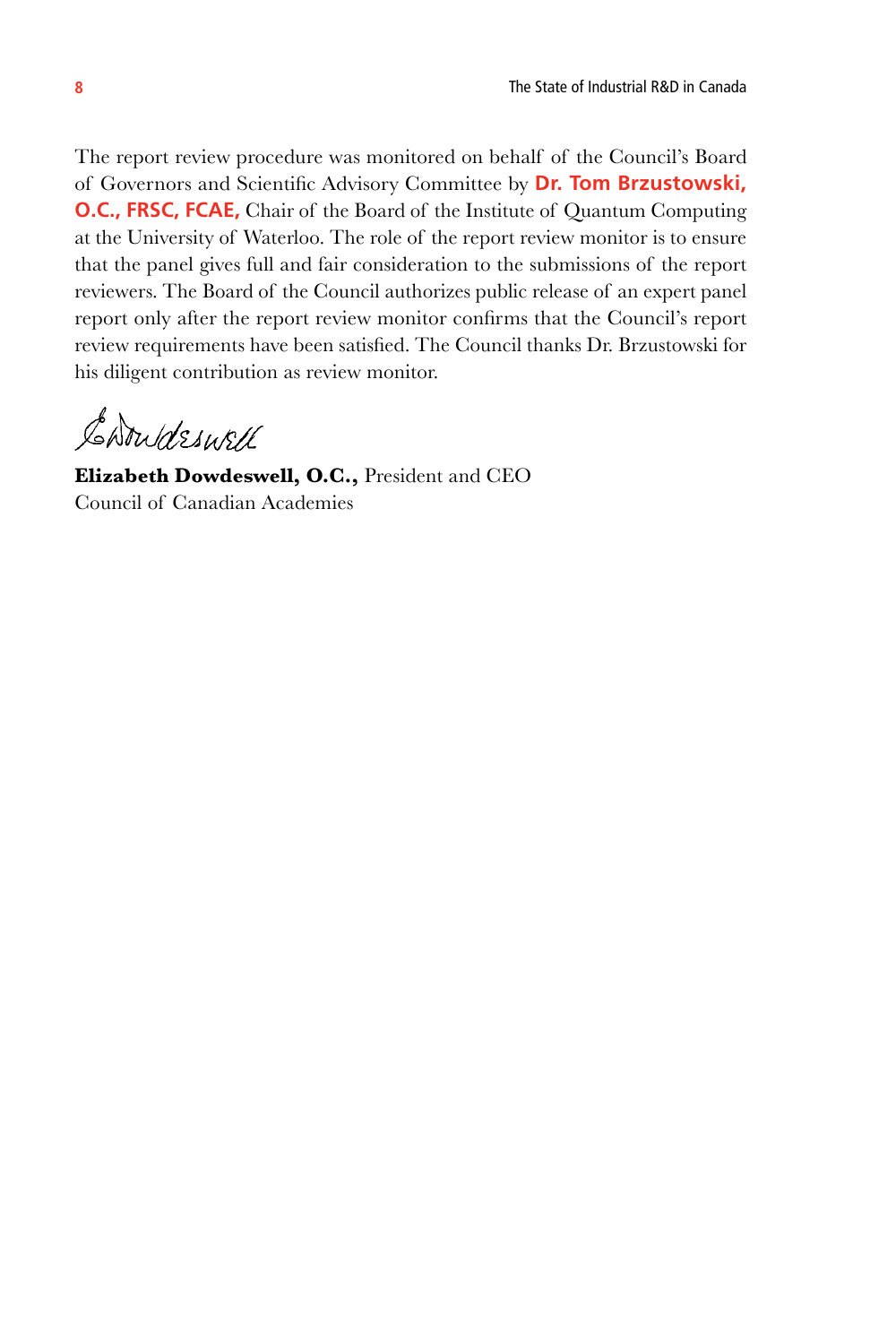## Executive Summary

Industrial R&D (IR&D) is the private sector's investment of time and resources in the development of new ideas, technologies, and processes to promote business performance and create better products. IR&D also contributes to meeting pressing social challenges, ranging from development of new medical treatments to mitigation of environmental impacts to changing the ways in which Canadians work together. The returns on investments in IR&D can be high for the firms undertaking it, the economy at large, and, in particular, the region in which the IR&D takes place.

IR&D and innovation are not synonymous. IR&D consists of any scientific research or technology development undertaken by Canadian businesses. Innovation, on the other hand, is a broader concept that can be defined as "new or better ways of doing valued things." IR&D is a critical driver of innovation, which, in turn, plays an important role in catalyzing productivity gains across the economy, thereby stimulating wealth creation and improving living standards for all Canadians. The historically low rate of investment in IR&D in Canada compared to other countries is one of the key factors that also accounts for the consistently wide gap in productivity growth between Canada and the United States.

#### Charge to the Panel

For most of the  $20<sup>th</sup>$  century, and now into the  $21<sup>st</sup>$ , Canadian policy-makers have attempted to craft policies to better promote IR&D and innovation in Canada. Understanding the current state of IR&D is critical to effective policy development. In 2011 the Minister of Industry, on behalf of Industry Canada, asked the Council of Canadian Academies (the Council) to respond to the following charge:

*What is the current state of industrial research and development (IR&D) in Canada?*

- *What are Canada's industrial R&D strengths? How are these strengths distributed by sector and geographically across the country? How do these trends compare with what has been taking place in comparable countries?*
- *In which scientific disciplines and technological applications are our relative strengths most aligned with Canada's economic strengths/industry needs?*
- *What are the key barriers and knowledge gaps in translating Canadian strengths in S&T into innovation and wealth creation?*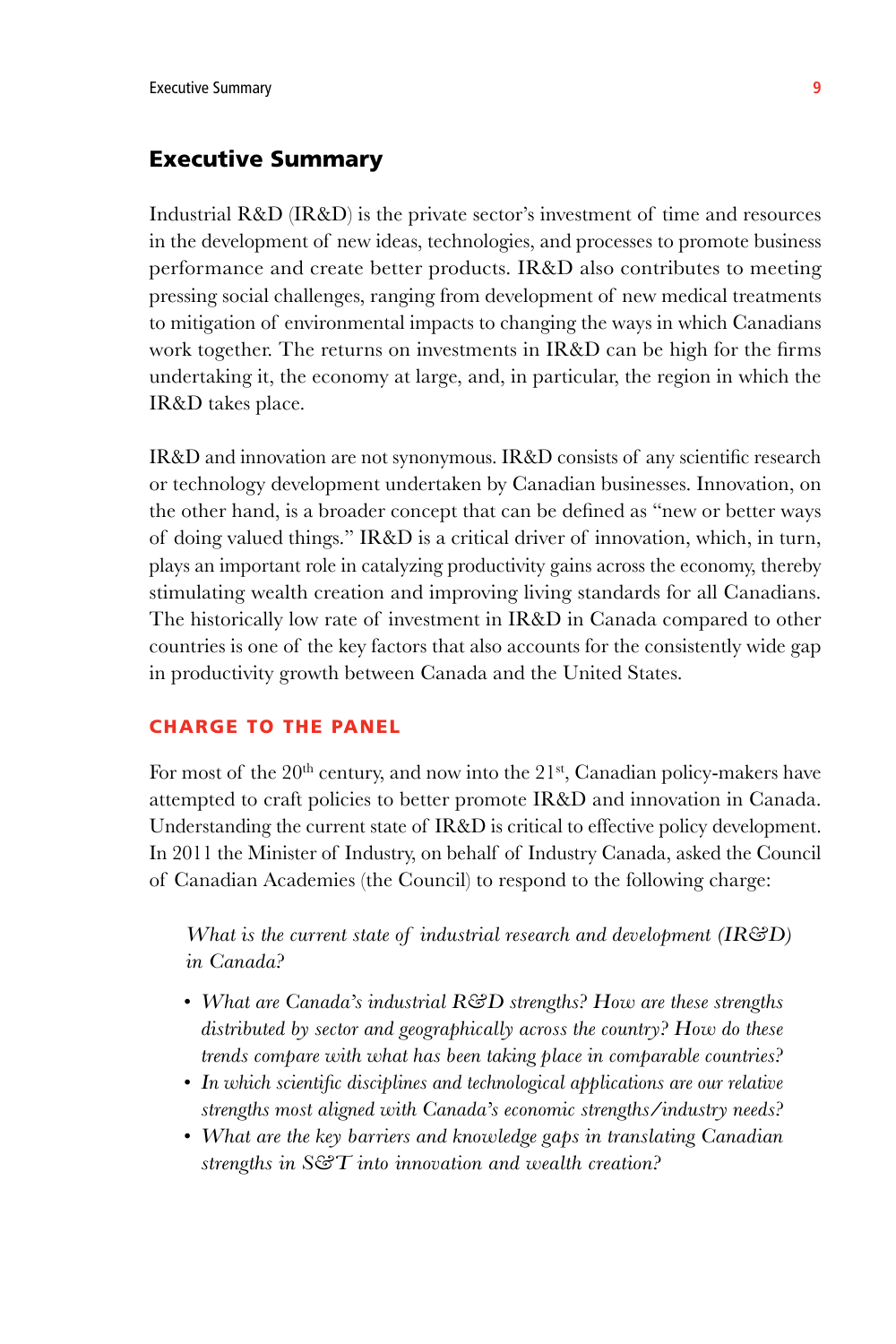The Council assembled a panel of 14 leading experts (the Panel) with a diverse range of professional and academic expertise. The Panel's focus was R&D undertaken by, or at the direction of, Canadian businesses (i.e., IR&D). This assessment complements the Council's 2012 assessment of Canada's S&T strengths, primarily as embodied in the research efforts in Canada's higher education sector and in government.

## Assessing the State of IR&D in Canada

Assessing the state of IR&D in Canada is a complex undertaking. The Panel examined measures of IR&D inputs (expenditures and personnel), outputs (patents and scientific publications), and outcomes (rates of innovation and other economic outcomes). The Panel's detailed analysis of patenting and scientific publication patterns at the industry level is the first of its kind in Canada. In addition, the Panel identified and assessed Canada's IR&D strengths based on selected measures of magnitude and intensity, impact and quality, and trends.

#### The State of IR&D in Canada

**The Canadian business sector invests relatively little in IR&D compared to peers abroad, although some industries are highly IR&D intensive by international standards.** The first part of this finding is consistent with previously published studies, and continues to be troubling given Canada's persistent record of relatively low productivity growth. Most significantly, the low level of IR&D investment suggests that IR&D is not the principal strategy followed by many Canadian firms in maintaining their competitiveness. Expressed as a share of GDP, IR&D expenditures in Canada are now roughly half the U.S. level and declining. Several Canadian industries, however, show higher IR&D intensities than those of other G7 countries. These include communications equipment manufacturing, office and computing machinery manufacturing, coke and refined petroleum products manufacturing, and pulp and paper.

# **The IR&D intensity gap between Canada and the United States is largely driven by Canada's low IR&D intensity in the manufacturing sector.**

The relatively large share of the Canadian economy accounted for by natural resource industries has almost no impact on this gap. Instead, some of Canada's high-technology manufacturing industries, such as semiconductor and computer equipment manufacturing, form a smaller share of the economy in Canada than in the United States. This smaller size drags down the manufacturing sector's aggregate IR&D intensity. The declining share of these high-technology manufacturing industries in the Canadian economy in recent years has further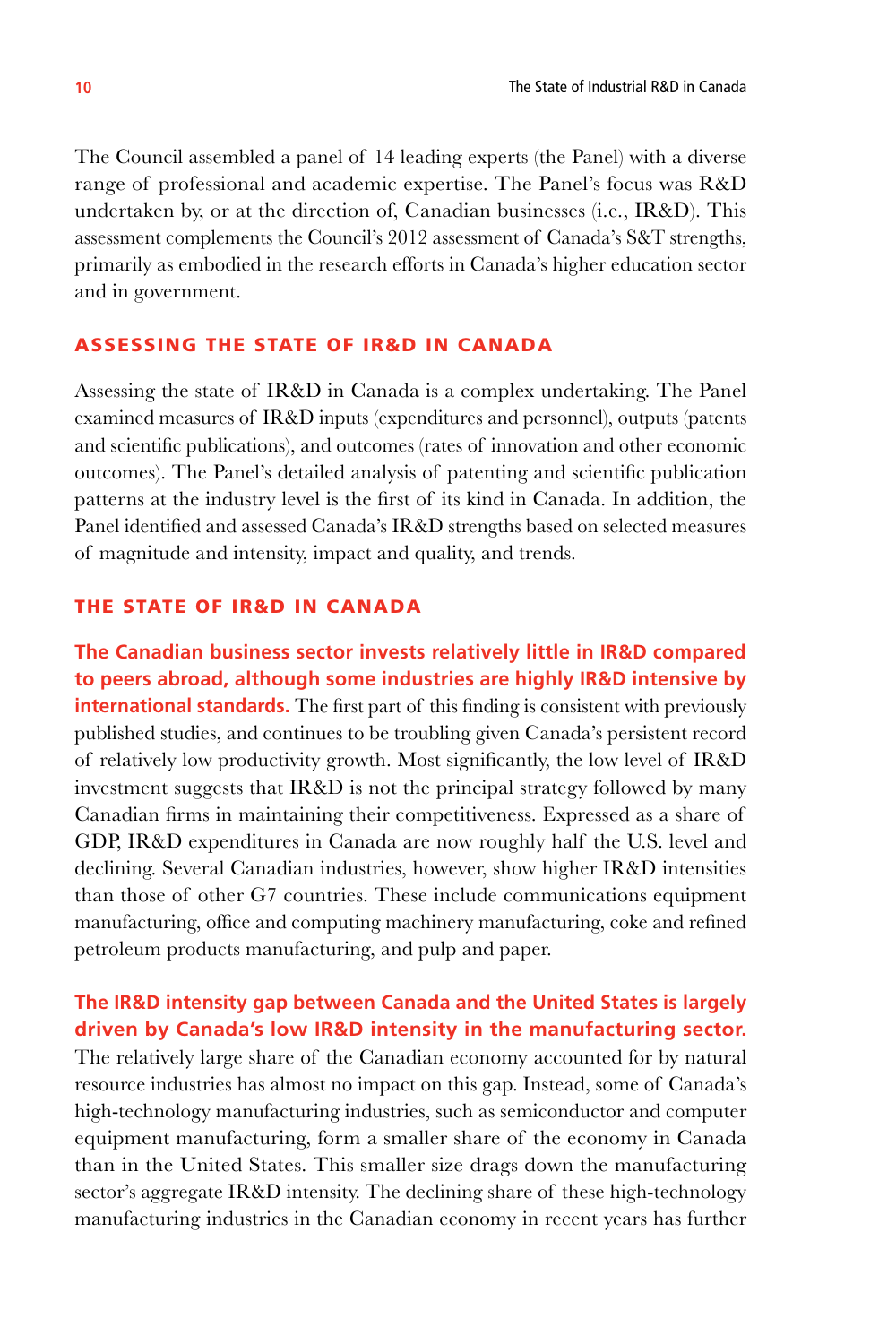exacerbated this effect. While a relatively high degree of foreign ownership may act to lower IR&D in some industries, such as motor vehicle manufacturing, it is unlikely that this fully explains the overall picture in Canada.

**Many industries that traditionally do not spend as much on IR&D have either increased or maintained their IR&D expenditures and intensity in recent years in Canada.** Some of these industries reflect Canada's traditional comparative advantage in natural resources, such as oil and gas extraction and pulp and paper manufacturing. The dominant source of competitive advantage for these industries is not development of new technologies. Rather, it comes from the rapid adoption of new ideas and technologies, which is facilitated by IR&D investment in these industries.

**IR&D in Canada is relatively personnel intensive and less capital intensive when compared to other countries.** Although Canada's rank by IR&D intensity is low among OECD countries, the share of the population employed in IR&D places Canada in the middle of the pack. Implicitly, the labour costs of Canadian IR&D personnel are low in comparison to other countries. Expenditures on capital equipment to perform IR&D are also proportionately lower. The full implication of these findings is unclear and warrants further study.

**Fewer large firms undertake IR&D in Canada than in highly IR&D-intensive countries.** The average size of firms performing IR&D in Canada is smaller than in other countries, and the share of total IR&D performed by smaller firms has increased. The relationship between IR&D expenditures and firm size is complex: IR&D intensity tends to be lower in larger firms, but larger firms are more likely to perform IR&D. Although it may be encouraging that smaller firms are undertaking relatively more IR&D, this could be holding back Canada's overall IR&D performance. There are economies of scale in IR&D, and larger firms may be needed to take the successes of smaller firms to a broader market.

**Canada has the 12th highest rate of patents granted in the world, and the impact of Canadian patents is relatively high.** Canada is responsible for 1.1 per cent of patents filed in Europe, Japan, and the United States, and around 4 per cent of the world's scientific journal articles. Canada also accounts for a relatively large share of world patents in pharmaceuticals and medicines (drugs), and communications technologies. Canadian industry patents are cited in other patents about 20 per cent more than the world average, suggesting a relatively high impact on development of related technologies.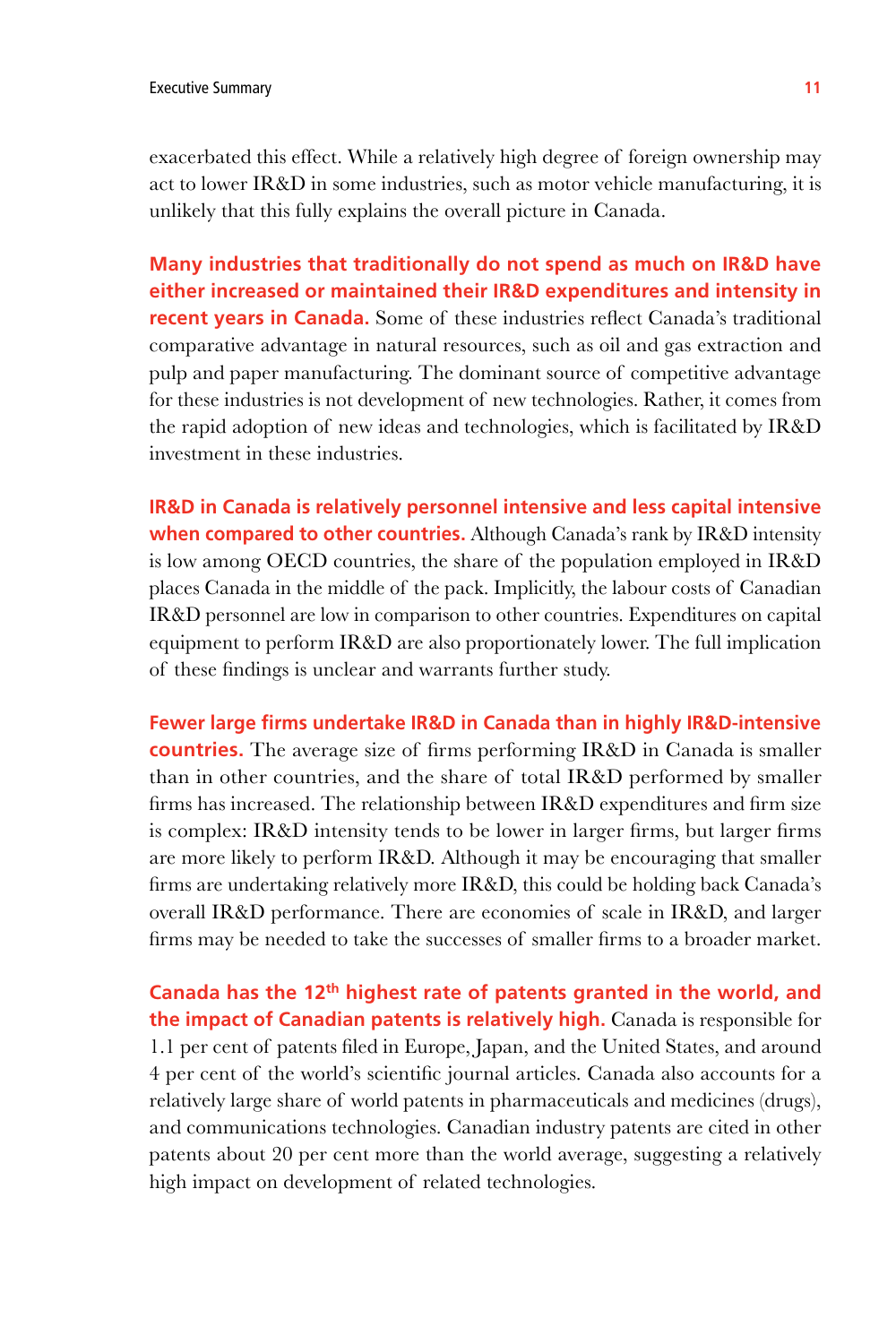**Canadian firms report relatively high levels of innovation compared to firms in other countries.** According to a series of innovation surveys in Canada and abroad, Canadian firms repeatedly report relatively high levels of innovation in contrast to their relatively low expenditures on IR&D. This suggests that Canadian firms do not rely on IR&D to generate innovation as much as firms in other countries. Innovation comes from other sources such as organizational change. It is less clear that Canadian firms perform as well in translating innovation into additional sales.

#### Canada's IR&D Strengths

The Panel identified four industries of IR&D strength:

- Aerospace products and parts manufacturing
- Information and communication technologies (ICT)
- Oil and gas extraction
- Pharmaceutical and medicine manufacturing

These industries demonstrate strength by multiple measures, including those of magnitude and intensity, quality and impact, and trends. They all account for a substantial share of total Canadian IR&D, and have high levels of impact on at least one of the key IR&D outputs (patents or publications). There are, however, important differences both within and across these industries. Not all ICT industries show similar patterns of strength. Some, such as computer systems design and related services, show strength across nearly all measures. Others, such as communications equipment manufacturing, have high levels of impact on patents and publications, but have experienced declining IR&D expenditures and economic output in recent years. The aerospace industry accounts for a large share of world aerospace exports; however, the impact of its IR&D, based on patent and publication citations, is only average. The oil and gas industry has a high level of impact based on patent citations and rapid growth in both IR&D expenditures and economic output. While the pharmaceutical industry also shows strength by several measures of magnitude and impact, its IR&D expenditures have declined over the past decade.

The resulting picture of IR&D activity in Canada is complex and multifaceted, underlining the inherent multidimensionality of the concept of IR&D strength.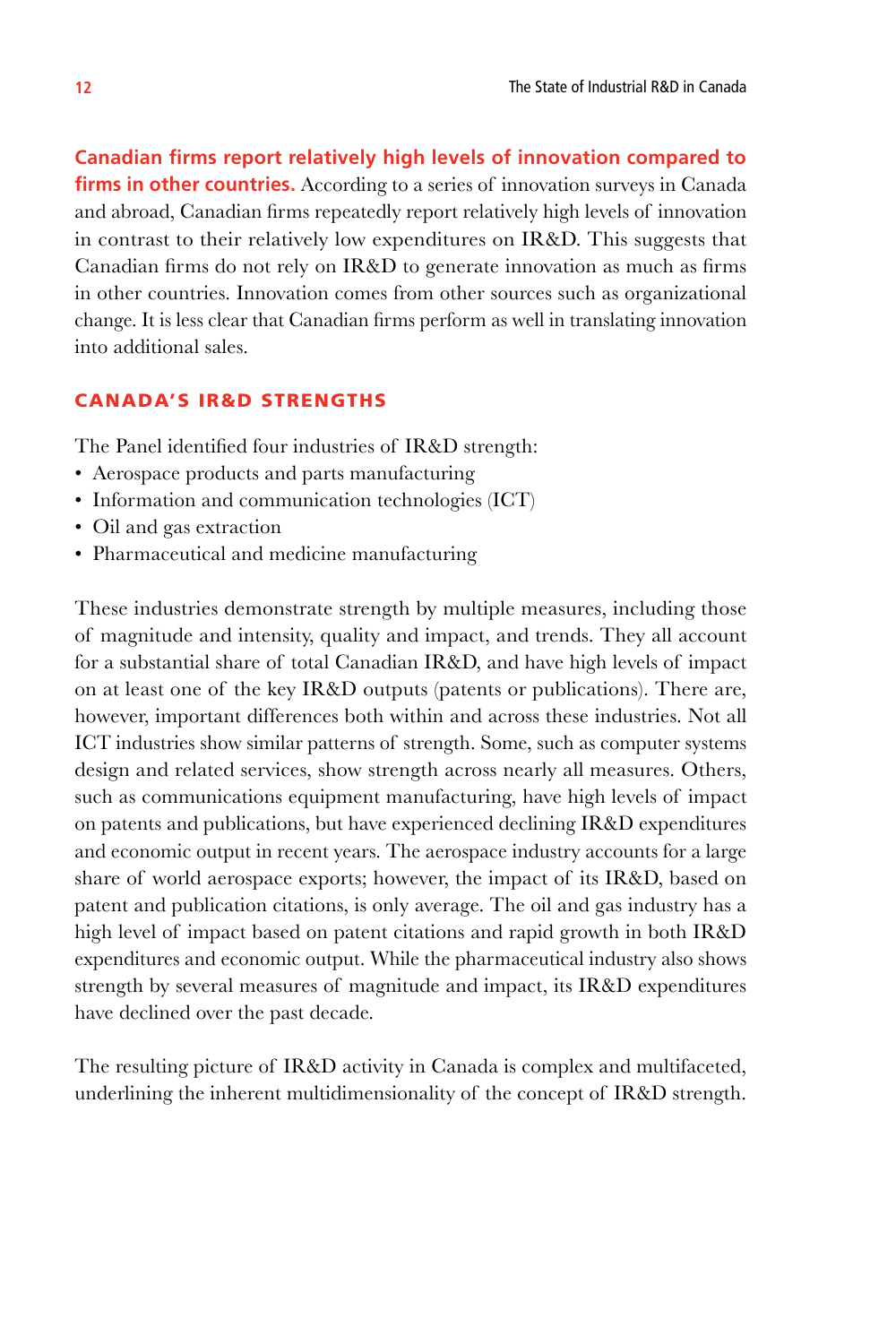#### Regional Distribution of IR&D Activity and Strength

Firms locating their IR&D facilities in close proximity can be a powerful driver of IR&D as neighbouring firms learn from and compete with each other. To assess the regional distribution of IR&D strengths in Canada, the Panel examined the provincial distribution of IR&D strength and activity. Based on these data, IR&D activities across all industries tend to concentrate in Ontario and Quebec. Across the four industries of IR&D strength identified by the Panel, these two provinces accounted for roughly three-quarters of total IR&D expenditures. Nonetheless, the distribution of IR&D activity in these industries varies considerably:

- *Aerospace*: Around three-quarters of all IR&D takes place in Quebec, and most of the remainder in Ontario.
- *ICT*: IR&D for almost all industries is most heavily concentrated in Ontario, with Quebec accounting for the highest share of computer and electronic product manufacturing. British Columbia also has a relatively high share of IR&D, particularly in computer and peripheral manufacturing, semiconductors, and computer system design and related services.
- *Oil and gas*: The regional distribution of IR&D is unclear due in part to data suppression to protect firm anonymity. The distribution of patenting activity, however, shows that the majority of IR&D most likely occurs in Alberta, with a substantial share in British Columbia.
- *Pharmaceuticals*: IR&D activities are distributed mainly across Ontario and Quebec, with British Columbia accounting for most of the remainder.

# Alignment of IR&D with Canada's S&T and Economic Strengths

The Panel found limited alignment between Canada's areas of science and technology (S&T) strength, IR&D strength, and overall economic strength. The Panel used the six research fields identified in the Council's 2012 State of S&T in Canada report as areas of S&T strength. The Panel then explored three measures that best capture economic strength at the aggregate level: industry growth, industry domestic size, and OECD relative size.

Figure 1 presents Canada's S&T strengths, IR&D strengths, and the industries that account for relatively large shares of the Canadian economy. There are some areas of congruence. Canada's research strength related to clinical medicine may be a contributor to the strength of the pharmaceutical and medicine manufacturing industry. Likewise, Canada's research strength in ICT is likely related to IR&D in the ICT sector. Canada's IR&D strengths related to the aerospace and oil and gas industries also directly map to areas where the Canadian economy shows a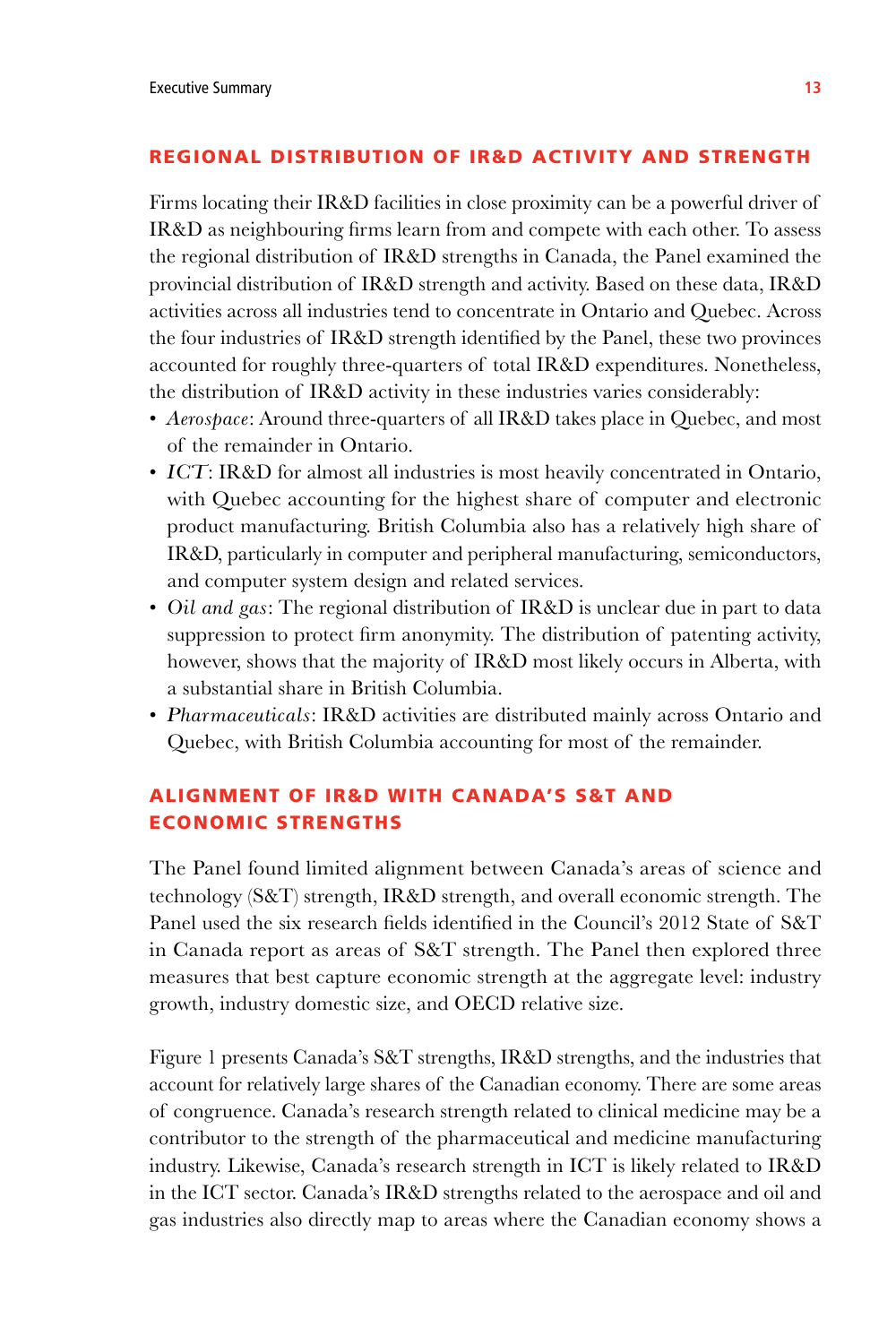relatively high level of specialization (i.e., aircraft and spacecraft manufacturing and mining and quarrying, which in this case includes oil and gas). These relationships are plausible and suggest connections are being made between Canada's S&T strengths, IR&D activities, and industries of particular economic importance to Canada. More research, however, is required to further validate, document, and explore these relationships.



# *Figure 1* **Alignment of Canadian S&T, IR&D, and Economic Strengths**

A limited congruence between S&T, IR&D, and economic strengths is in part to be expected because of the inherently complex, dynamic, and non-linear nature of these relationships, and the different incentives for production of knowledge in different spheres. These interactions take place within a system in which all the drivers must be strong.

One of the critical components of an effective system is strong demand for innovative products. Not only must there be a plentiful supply of skilled workers and ideas from higher education, but demand for these critical inputs must also be strong. It is often suggested that insufficient competitive intensity in the Canadian economy limits demand for innovation, and in turn for IR&D. Firms invest less in IR&D without the imperative to develop new products and lower costs to survive and prosper, or to use new technologies to improve their competitiveness.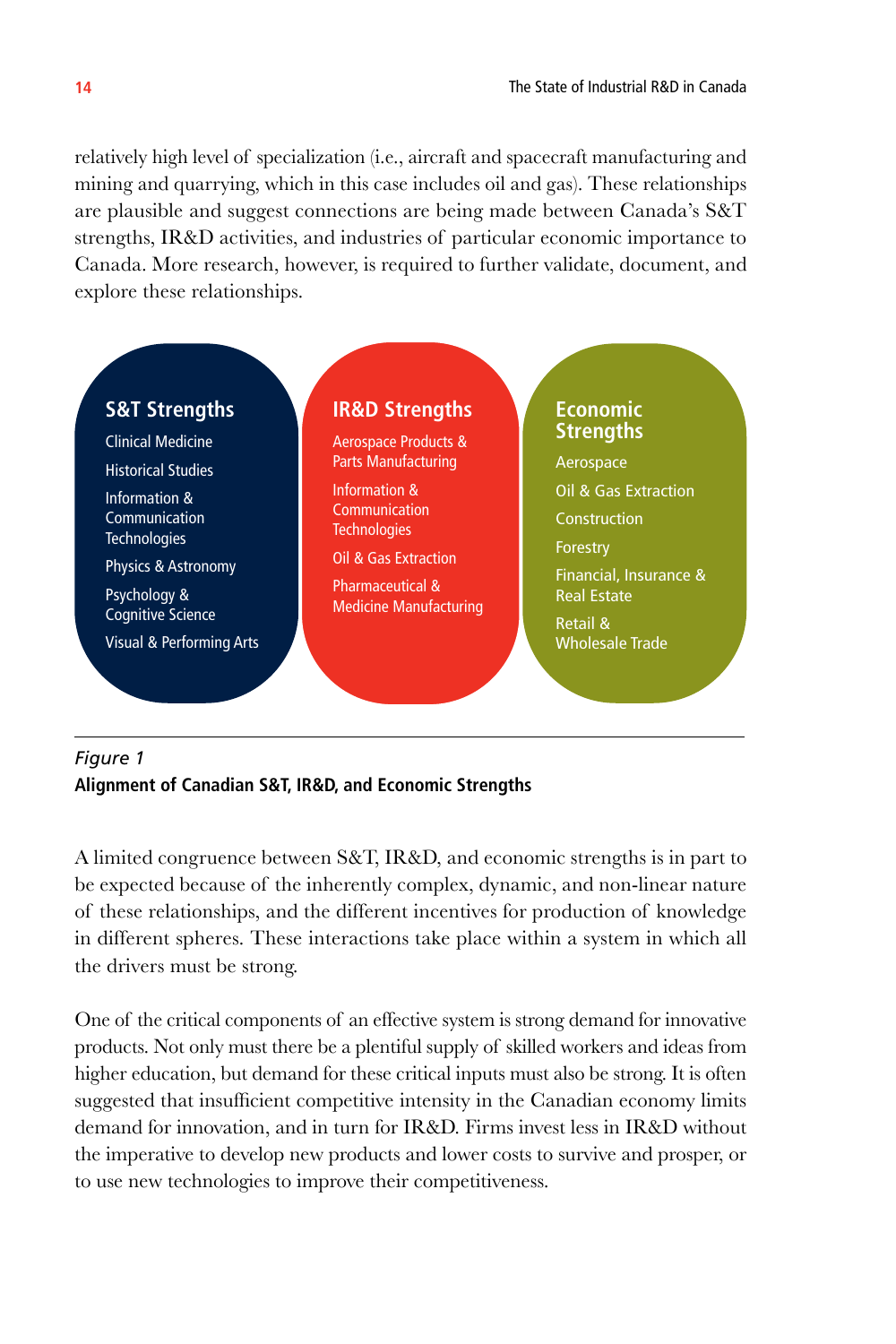The Panel also identified five barriers to translation of S&T knowledge into innovation and wealth creation advanced by the academic and public policy literature:

- *Technology transfer*: Low rates of growth in patents and licensing agreements at Canadian higher education institutions, relative to new investments in research and technology transfer personnel, suggest existing technology transfer processes are not effective.
- *Managerial expertise*: Evidence suggests that Canadian managers have lower levels of education than their counterparts in the United States; and that managerial, commercialization, and organizational skills may be partially responsible for Canada's record of comparatively low productivity growth.
- *Business support*: New ventures in Canada receive relatively little direct public funding support for development and commercialization of new technologies. Unlike other countries, the majority of public support for IR&D in Canada is provided through tax credits, rather than direct investment.
- *Public procurement*: Relatively few demand-side policies in Canada encourage IR&D by creating markets for new technologies, products, or services.
- *Business culture*: Canadian business leaders are risk averse relative to their U.S. counterparts. As a result, Canadian firms may be less likely to take on the risks associated with translating new research discoveries into commercial products and/or using new technologies.

# Challenges of IR&D Data and Industry Classification Practices

The Panel encountered significant challenges in the way that data on IR&D expenditures (and other variables) are assigned to specific industries in Canada. IR&D expenditures are currently assigned according to the principal activity of an industry rather than to the industries served by the IR&D. Although conforming to the OECD's *Frascati Manual*, this practice made it difficult for the Panel to obtain the desired level of detail and precision in its assessment of the Canadian IR&D landscape.

The Panel questioned whether the available data underestimate the amount of IR&D undertaken in support of certain manufacturing industries. Since manufacturing increasingly takes place elsewhere in the world, IR&D is often assigned to the wholesale trade services industry because only marketing and IR&D activities remain in Canada. For example, IR&D aimed at developing new drugs may be assigned to the scientific research and development or wholesale trade industries, rather than to the pharmaceutical manufacturing industry.